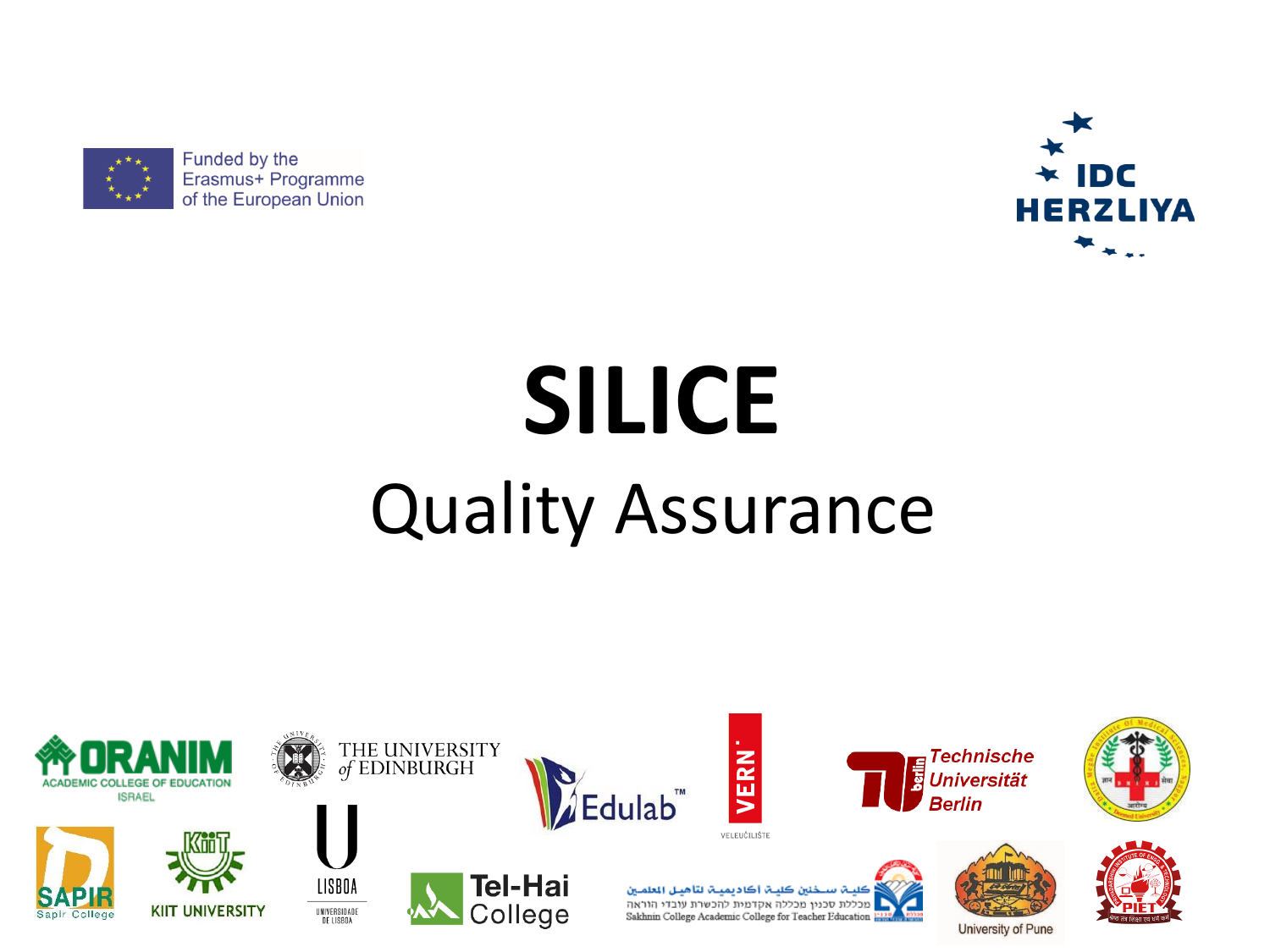#### **Where do we want to go?**

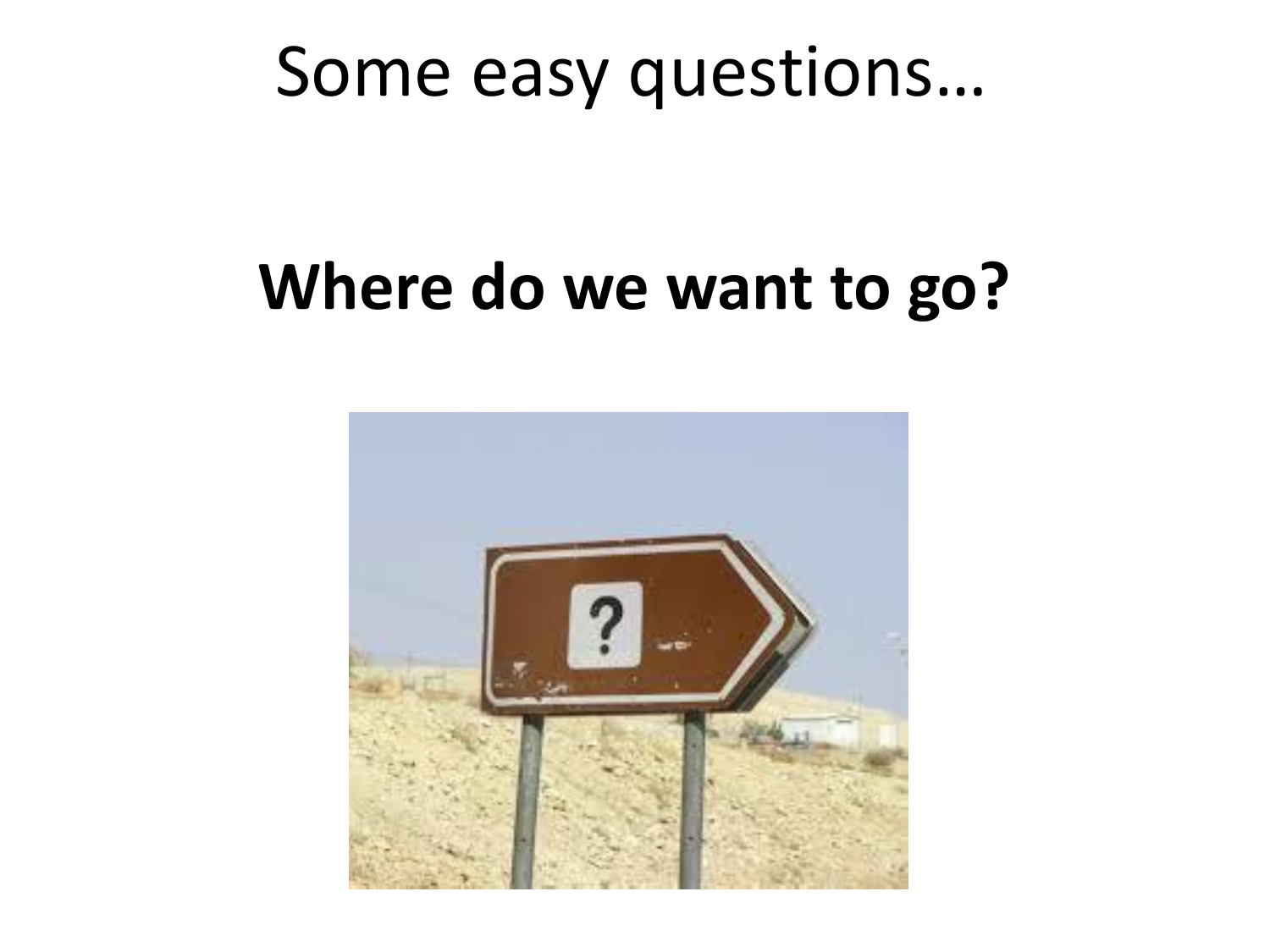#### **How do we get there?**

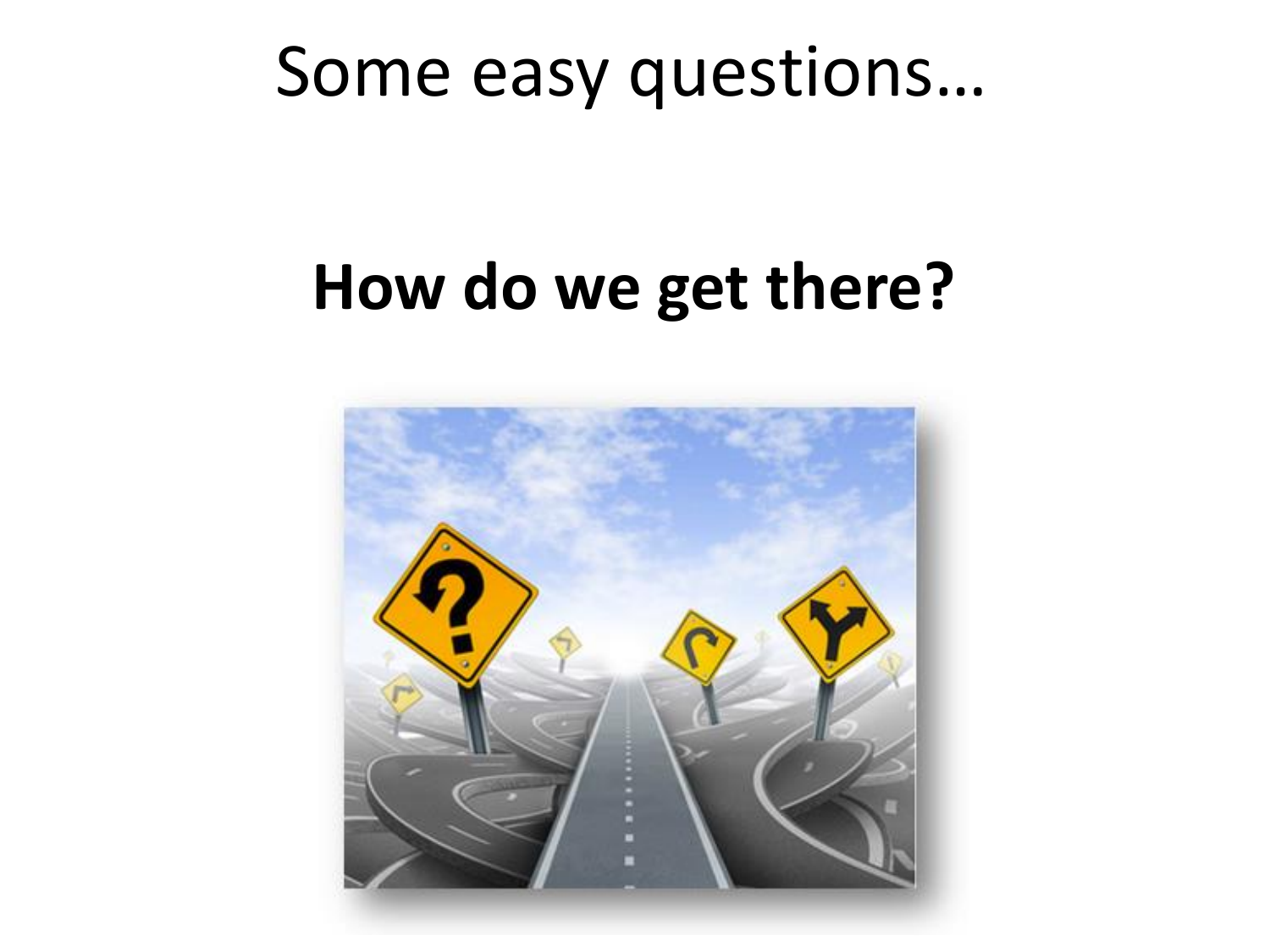### **How will we know that we arrived?**

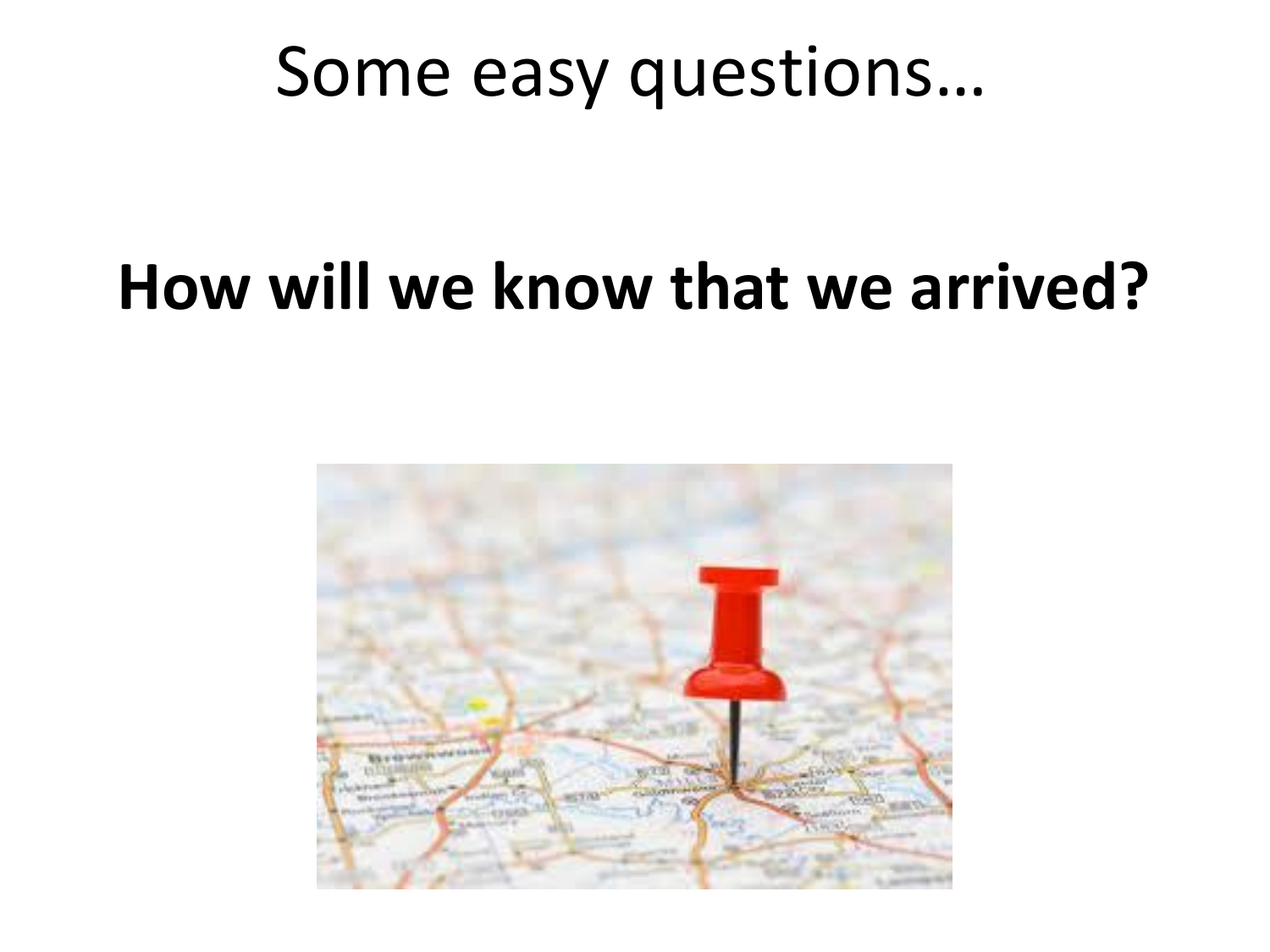# **Who is coming with us?**

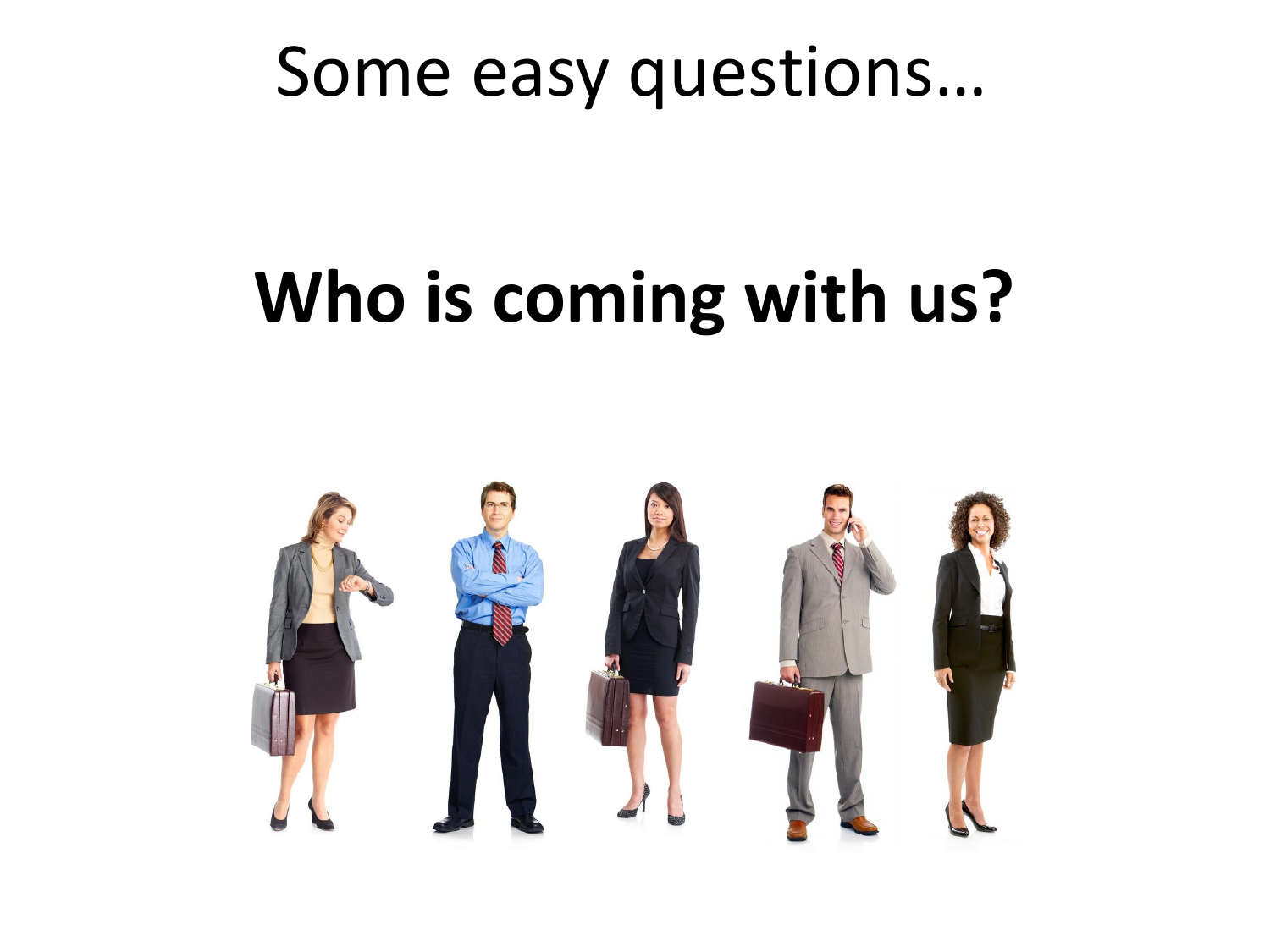• **Where do we want to go?**





• **How do we get there?**

• **How will we know that we arrived?**





• **Who is coming with us?**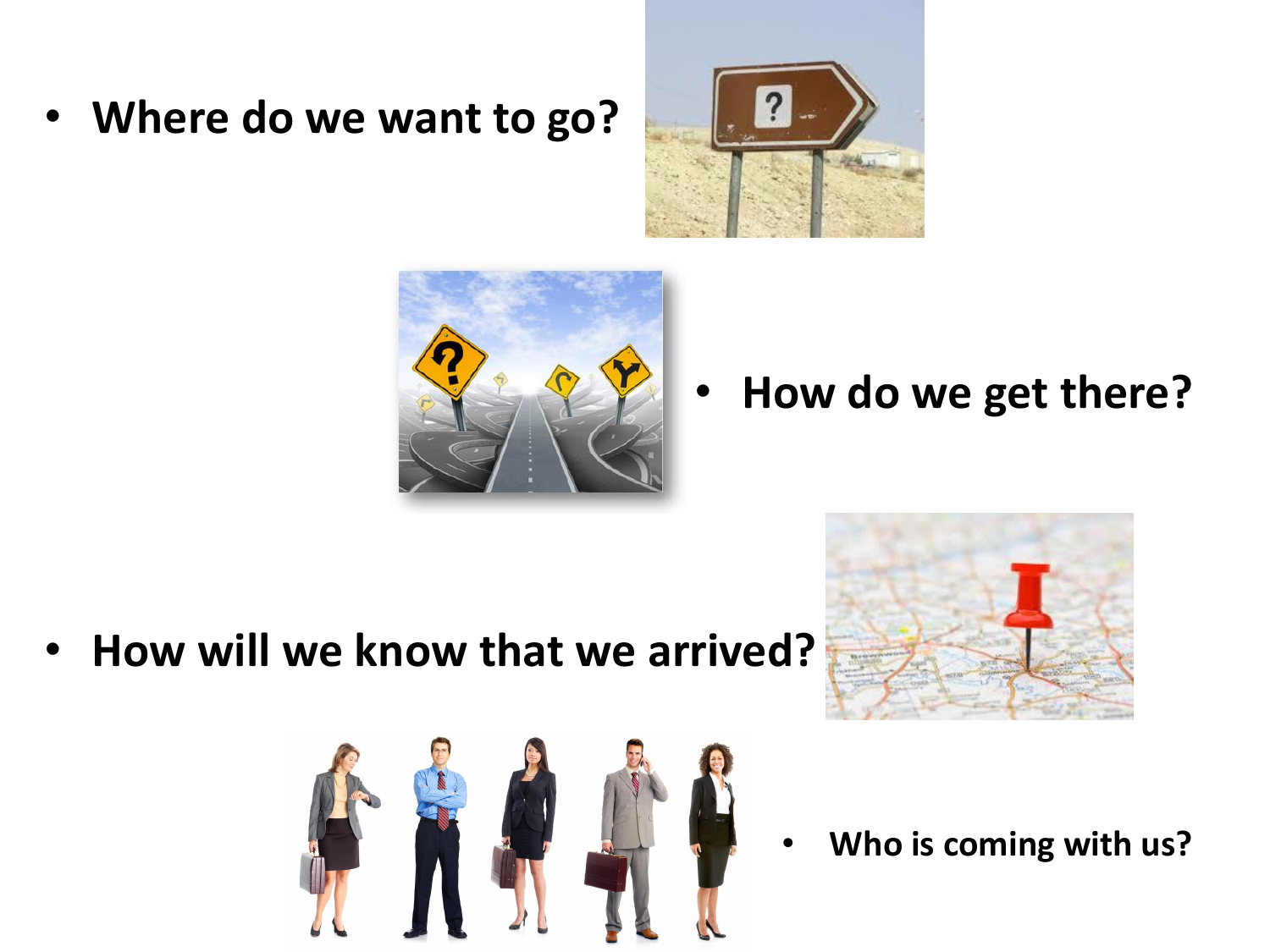



#### **WP3- Quality Plan- Oranim**

Enhancing the quality of SinnoLABs

#### **Tasks:**

- 1. Development and implementation of internal quality control system
- 2. External quality control and monitoring
- 3. Peer review and assessment on SinnoLAB activities and renovated programs
- Oranim and KIIT will lead the WP at national level.
- Reports will be published every six months and available online
- Monitoring on project implementation will be performed by an experienced professional evaluator and to be approved by the SSC at the beginning of the project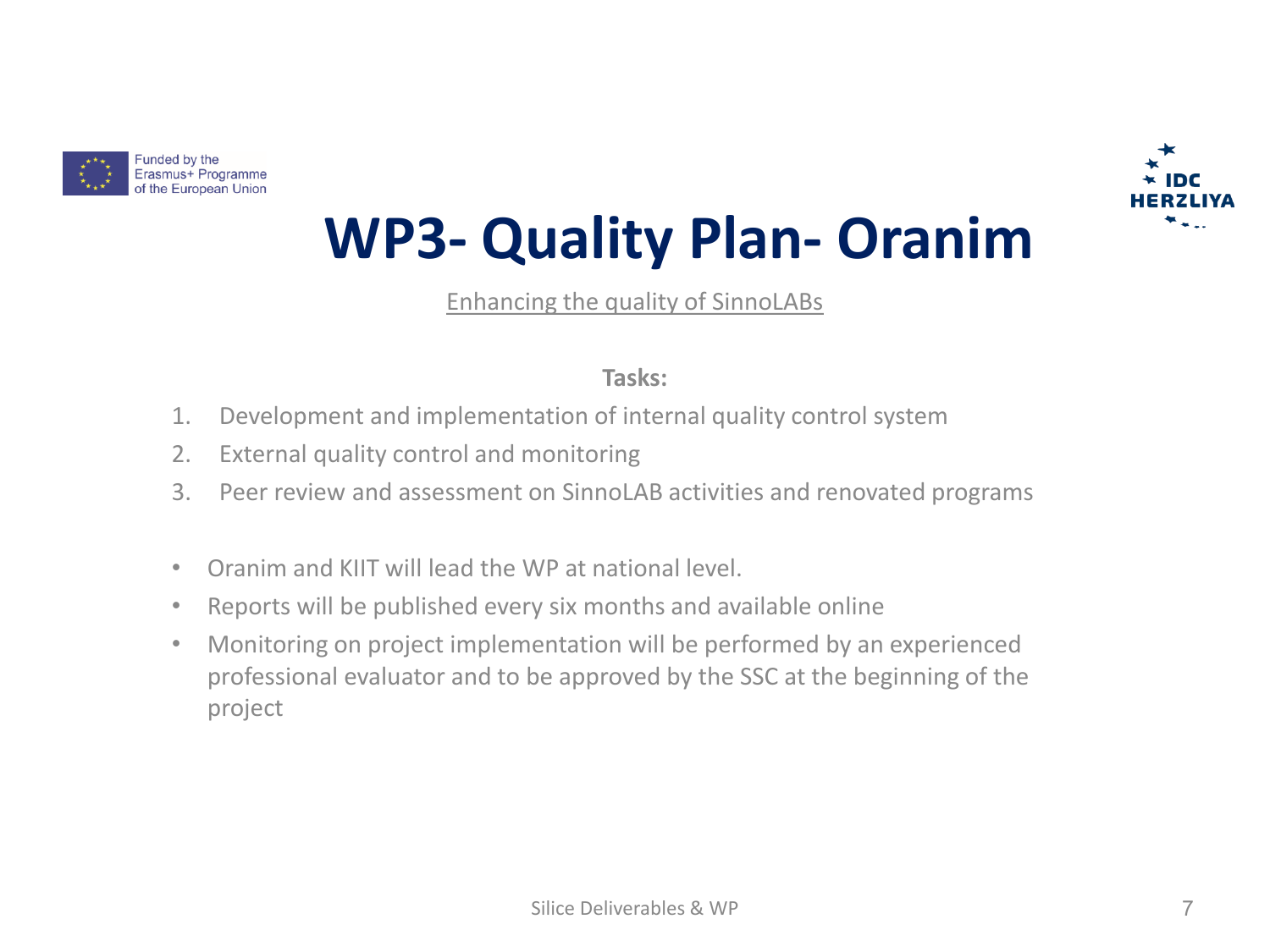# **Indicators of progress**





- 1. Benchmarking assessment results
- **2. SinnoLABs established and equipped in IL and IN (total 9)**. Increased partnerships and social innovation ideas established as result of the project. **At least 15 companies directly involved with SinnoLABs in each country**.
- **3. At least 5 staff in each PC HEI** trained on social entrepreneurial skills and specialized in dealing with open innovations for regional and local development between HEIs and enterprises
- **4. At least 5 modules available** that can be ready to use as entrepreneurship courses at each HEI.
- 5. Feedback from peer reviewers and external evaluators. **At least 50 students** in each SinnoLAB participating in social entrepreneurship activities.
- 6. Increased competitiveness of regional companies and cooperation between enterprise-universities for social purposes with special role of female population facilitated by the use of new technologies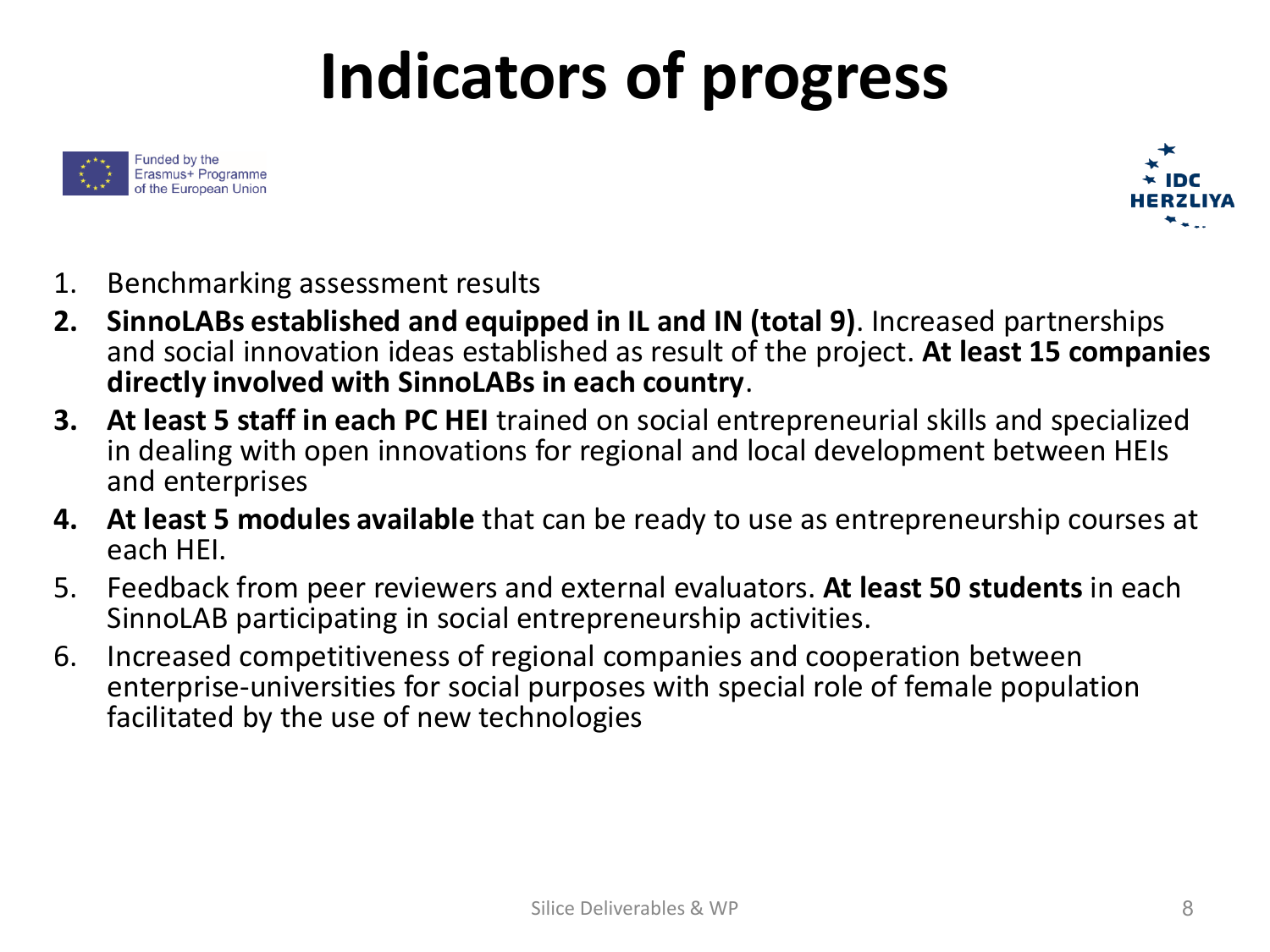



- 1. Project based mitoris will be measured: assessment report
- 2. Organizational charts and statistical data from SinnoLABs
- 3. Training program materials and participation lists
- 4. Course descriptors
- 5. Feedback reports and external evaluation report
- 6. Network documentation, list of registered members, female participants, activities and outcomes.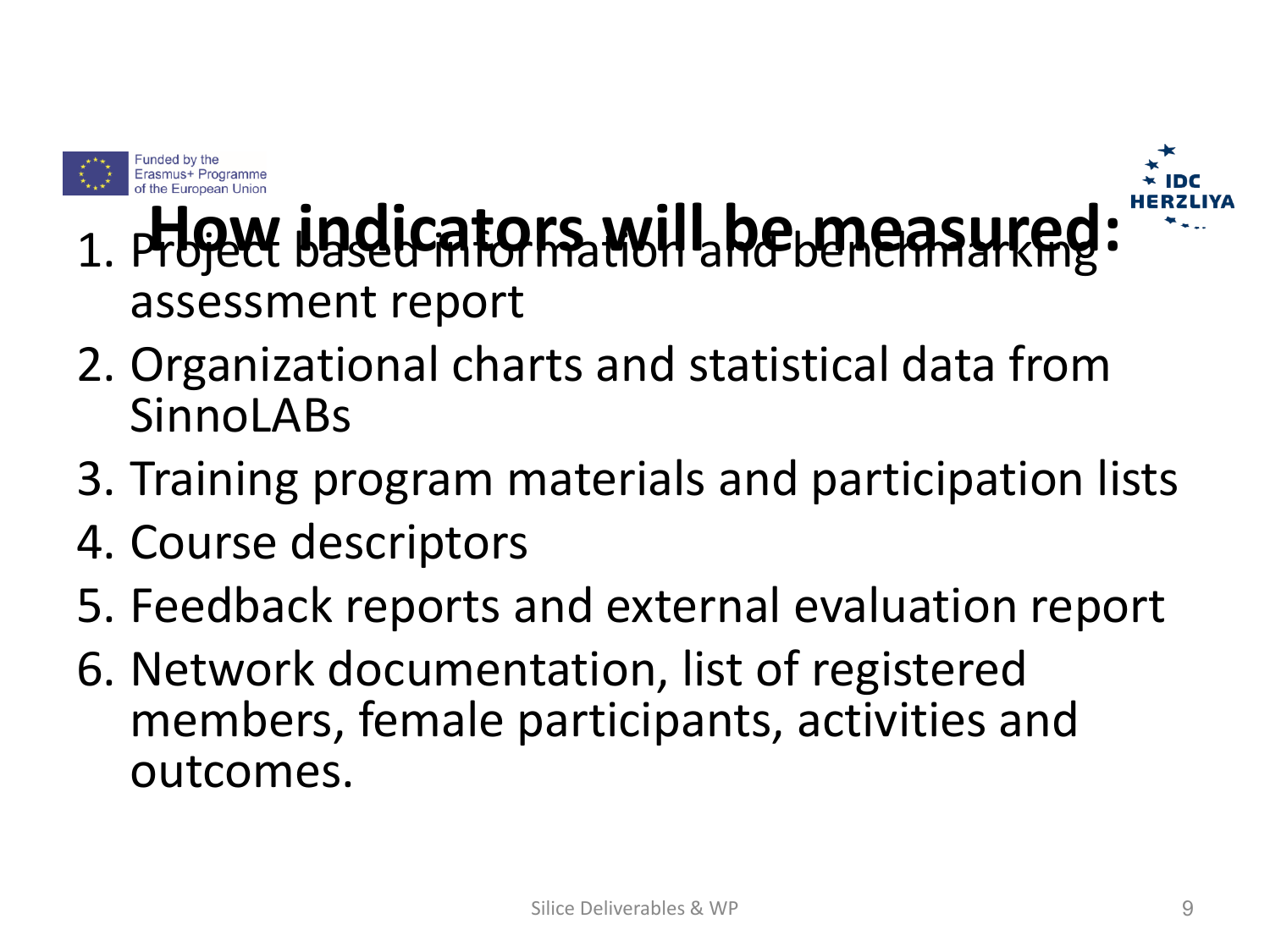

#### **Short term impact**



|                                                                                                    | <b>Target groups/potential</b>                                    |                                                                                                                                                  |                                                                                                              |
|----------------------------------------------------------------------------------------------------|-------------------------------------------------------------------|--------------------------------------------------------------------------------------------------------------------------------------------------|--------------------------------------------------------------------------------------------------------------|
| <b>Short term impact</b>                                                                           | <b>beneficiaries</b>                                              | <b>Quantitative indicators</b>                                                                                                                   | <b>Qualitative indicators</b>                                                                                |
| <b>Strengthened capacities at</b><br><b>HEIs</b>                                                   | HEIs, staff at SinnoLABs                                          | 45 people trained, 9 structures<br>created to foster social innovation<br>with 9 leaders duly formed                                             | <b>Increased support to SI&amp;E process</b><br>locally and regionally                                       |
| <b>Increased cooperation ENT-</b><br><b>HEI</b>                                                    | HEIs, SMEs, social enterprises                                    | Number of cooperation contracts<br>and partnerships (135), number of<br>joint ventures, startups, number of<br>patents, social ideas             | Increased support to policy changes<br>and regulations in HEIs that facilitate<br><b>cooperation ENT-HEI</b> |
| <b>Networking and</b><br>development of social ideas<br>from participation in SIE<br><b>Portal</b> | Social enterpreneurs, faculty staff,<br>young graduates           | Number of practitioners registered<br>(at least 450)                                                                                             | <b>New activities and working groups</b><br>formed                                                           |
| <b>Increased culture for social</b><br>entrepreneurship                                            | Graduates, employers, employees                                   | Number of graduates, employers,<br>employees trained (+/- 1350);<br>number of training materials<br>produced (5) and sessions<br>undertaken (15) | <b>Increased social entrepreneurial</b><br><b>skills</b>                                                     |
| <b>Improvement of Quality of</b><br>education                                                      | HEIs, academic staff                                              | 5 training modules with active<br>learning methods                                                                                               | <b>Training material according to</b><br>society needs<br><b>Entrepreneurship skills enhanced</b>            |
| <b>Increased importance of</b><br>social innovation                                                | <b>Industry, Enterprises, local</b><br>governments, Civil society | <b>Number of round tables, talk</b><br>shows, conferences<br>Number of people interest for social<br>values and project ideas (+5000)            | <b>Increased socio-economic</b><br>development as result of social<br>innovation process in IL and IN        |